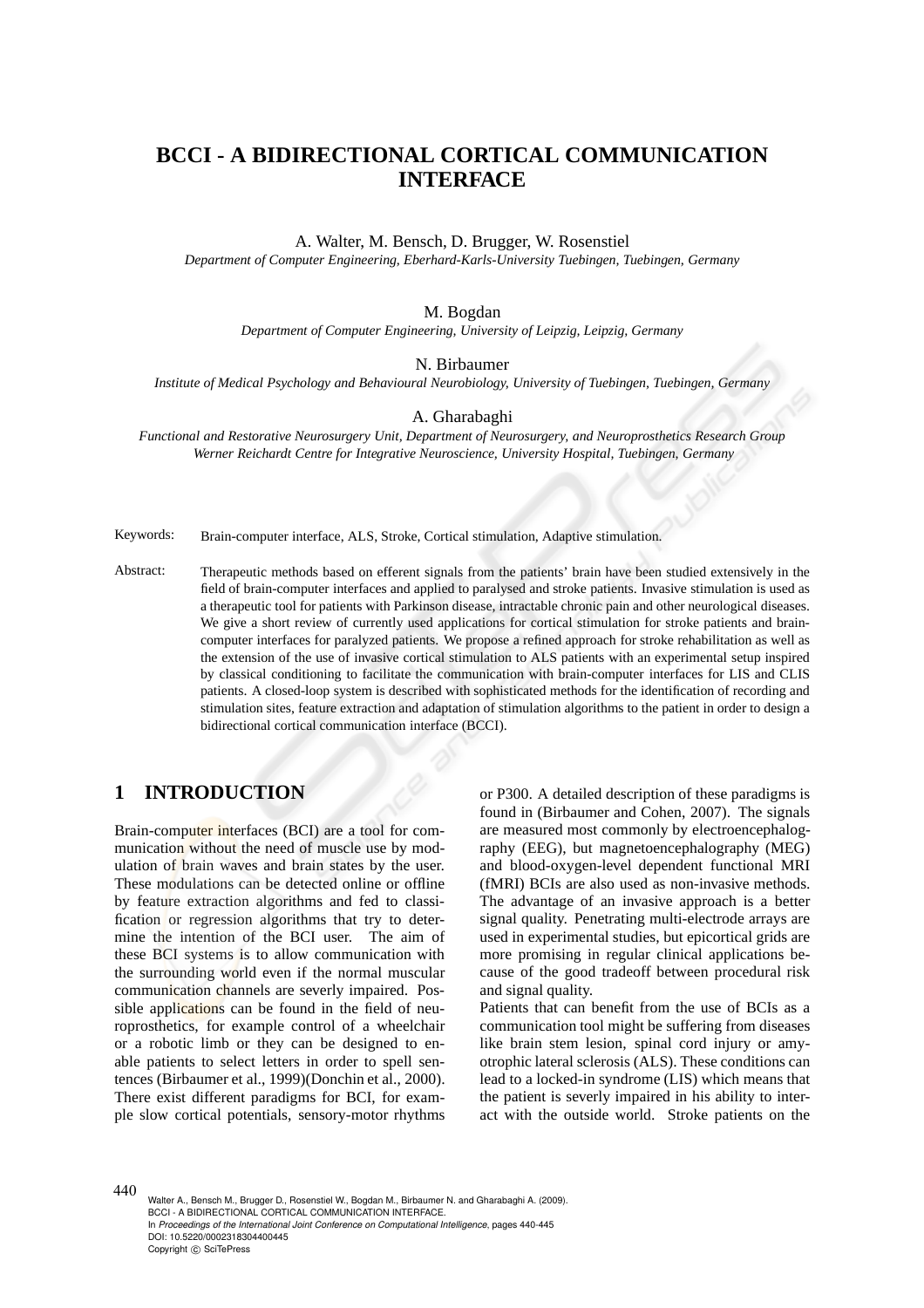other hand can use brain signals as an addition to standard rehabilitative actions such as physiotherapy (Buch et al., 2008). We propose in this paper a new approach for communication with locked-in patients as well as a therapeutic approach in stroke rehabilitation using epicortical electrical stimulation. The stimulation parameters will be adapted to the background activity that is measured before stimulus onset. Background activity is assumed to profoundly change the properties of signal transmission of neurons and thus interfere with the activity evoked by stimulation (Destexhe et al., 2003). Animal experiments have shown, that a closed-loop system for adaptation of the parameters is feasible, at least for single-electrode measurements (Brugger et al., 2008).

The paper is structured as follows: We describe in section 2 state of the BCI systems for ALS and stroke patients. Section 3 contains an overview over the therapeutic application of cortical stimulation for stroke patients. We present in section 4 our new approach for a closed-loop system in stroke rehabilitation and as an improvement for communication with ALS patients.

## **2 BRAIN-COMPUTER INTERFACES FOR ALS AND STROKE**

#### **2.1 ALS**

Amyotrophic lateral sclerosis is an adult-onset motor neuron disease characterized by degeneration of the first and second motor neurons (Lakerveld et al., 2008). Over the course of the disease, the patient gradually loses control of the muscles, develops weakness and spasticity and dies from respiratory failure usually within a few years, unless artificially ventilated and fed. Cognitive functions are said to be spared even in the latest stages of ALS except for patients with frontal lobe dementia (Lakerveld et al., 2008). The patient might communicate in this state by controlling devices with single muscles. Therefore, a BCI can be useful to allow the patient to carry out complex tasks, for example the control of a web browser (Bensch et al., 2007) and to provide a communication channel after muscular control has been lost. There has been extensive research on the use of BCIs for ALS patients and about 75 % of these patients was able to control a BCI (Kuebler and Kotchoubey, 2007). However, none of these results could be transferred to patients in the completely locked-in state (CLIS) and not a single CLIS patient

has regained communication via a BCI (Birbaumer and Cohen, 2007). Because of this, new approaches for BCIs have to be tested to train LIS patients in their use, hoping that the training effects might carry over to the CLIS state.

### **2.2 Stroke**

Stroke is a leading cause of paralysis and disability worldwide with several hundred thousand incidents per year. The outcome of such an incident depends heavily on the location and the size of the stroke area, but is fatal in about a third of all cases during the first year after the stroke and leaves most of the surivors with persisting neurological deficits. A possible deficit is a movement impairement on the contralateral side, if the stroke affects motor areas like the primary motor cortex M1 or the supplementary motor area (SMA). Rehabilitative procedures for movement impaired stroke patients consist mostly of physiotherapy, which can lead by itself to improvements especially in lower limb functions like standing or walking. Therapy of upper limb function on the other hand still needs to be improved (French et al., 2007).

Brain computer interfaces are a promising tool to aid in the rehabilitation process of stroke patients. This idea is based on the standard BCI paradigm of motorimagery experiments. Intuitively, the best way to improve rehabilitation is to couple the physiotherapy and the movement intention of the patient in order to get a causal relationship between the planning of the movement, which should still be possible, and the sensory feedback of the movement. One paradigm in BCI research is 'motor-imagery' tasks. The patient imagines movements of different limbs, for example foot, hand or tongue. This leads to a detectable event-related desynchronization of the *µ*-rhythm originating in sensorimotor areas (Pfurtscheller et al., 2005). In the MEG BCI study of Buch (Buch et al., 2008), patients were asked to imagine movements of the paralyzed hand which were detected by the BCI system and effected the timed openings and closings of the orthosis. The patients were able to learn to reliably control the orthosis. This ability did not lead to functional rehabilitation of the affected hand.

## **3 CORTICAL STIMULATION FOR STROKE REHABILITATION**

Since the 1990s, non-invasive stimulation has been used on stroke patients for prognostic and diagnostic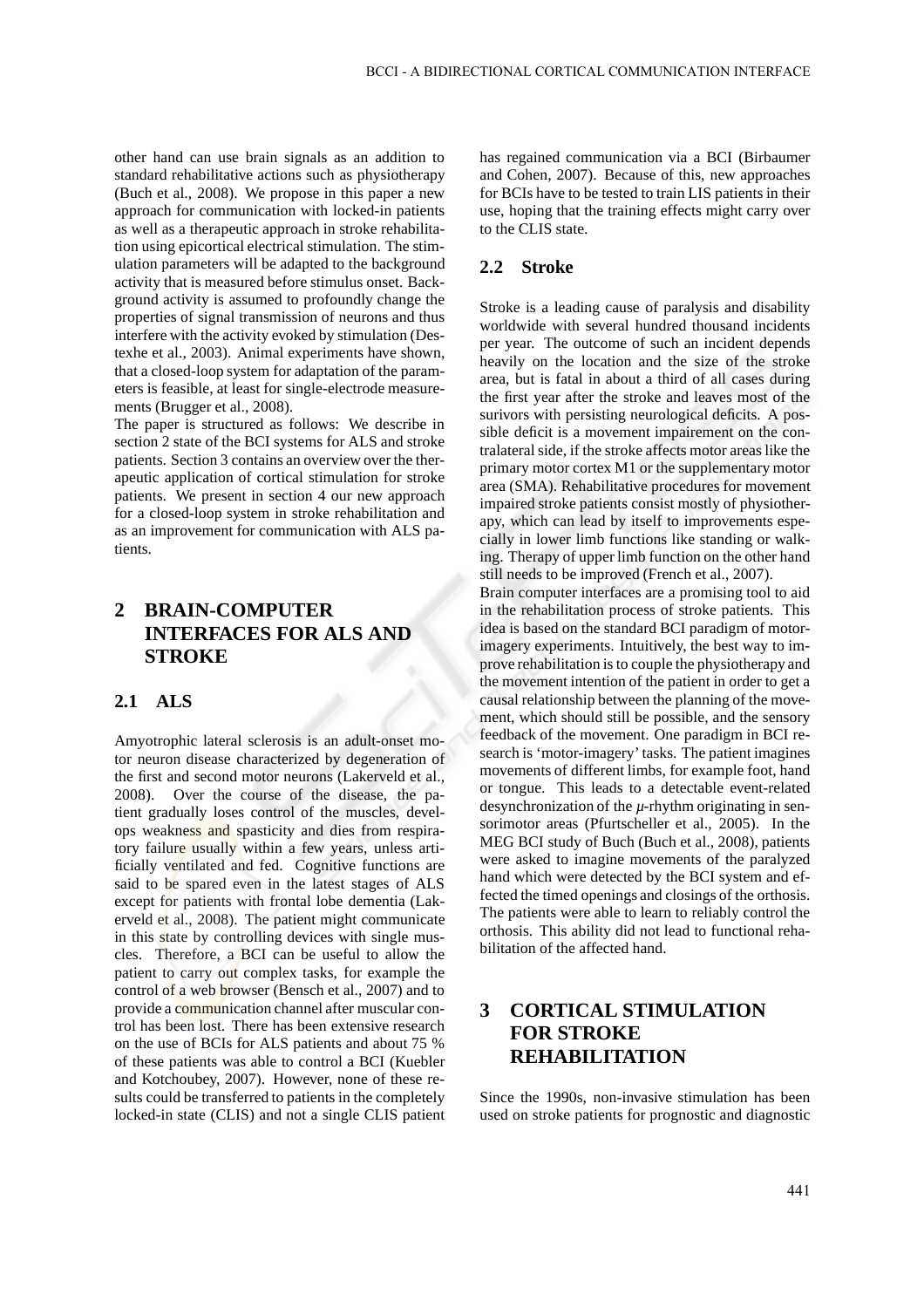

Figure 1: Overview of a stimulation paradigm for stroke patients (top) and locked-in patients (bottom).

measure as well as a tool for pathophysiological research. Transcranial magnetic stimulation (TMS) and transcranial direct current stimulation (tDCS) are the best known representatives of this group of methods. TDCS is applied directly on the scalp with large sponge electrodes soaked in saline. A direct current of a few milliampere is applied to the electrodes. Even if most of the current travels directly through the scalp because of the low conductivity of the skull, this method still influences brain tissue.

TMS on the other hand utilizes strong magnetic fields typically with a coil placed directly above the area of interest. Magnetic fields are less influenced by the low conductivity of the skull than electrical currents which leads to induction of currents in the underlying brain tissue. Measureable aftereffects of this method can last for several minutes to more than an hour, depending on the stimulation protocol used (Fitzgerald et al., 2006). It is possible to enhance or decrease cortical excitability depending on the stimulation frequency of repetitive TMS and the stimulus polarity in case of tDCS. A review on noninvasive brain stimulation can be found in (Wagner et al., 2007).

In recent years, these non-invasive techniques were applied to stroke patients to improve the success rate of standard physiotherapy (Hummel et al., 2008). A disadvantage of the application of tDCS is the loss of effect focality as the affected area is stretched out between two large electrodes. TMS is not affected by this issue, but the aftereffects of TMS are not longlasting.

A possibly powerful alternative is invasive cortical stimulation by epicortical electrode strips. A craniotomy is necessary for the implantation, bearing the risk of infections or other complications, but first studies with implanted electrodes show promising results without serious complications (Levy et al., 2008)(Brown et al., 2006). Implantable devices which act autonomously or may be switched on and off by a handheld wand offer the possibility of cortical stimulation during physiotherapy. In 2007, Northstar Neuroscience conducted a multicenter Phase III clinical trial that tested a prototype of an implanted stimulator for stroke recovery with 146 patients (Levy et al., 2008). The results were promising, but the effect sizes were not as high as expected. The fraction of patients improving on the Upper Extremity Fugl-Meyer Scale or the Arm Motor Ability Test did not differ significantly between the physiotherapy group and the group that additionally received cortical stimulation. Our goal is to improve this result with a closed-loop stimulus control that utilizes the capacity of implanted electrodes to be used for stimulation and recording simultaneously. This opens a new field that is still unexplored to the best of our knowledge: Invasive stimulation of stroke patients for rehabilitation based on simultaneous recorded background activity. A possible stimulation paradigm is summarised in figure 1.

## **4 A CLOSED-LOOP SYSTEM FOR STROKE AND ALS**

There are at least three issues that need to be addressed in order to provide optimized stimulation for the patient (Plow et al., 2009): (1) Identification of the target site and electrode placement, (2) models for the effect of the stimulation and (3) finding the optimal stimulation pattern depending on the disease and the patient.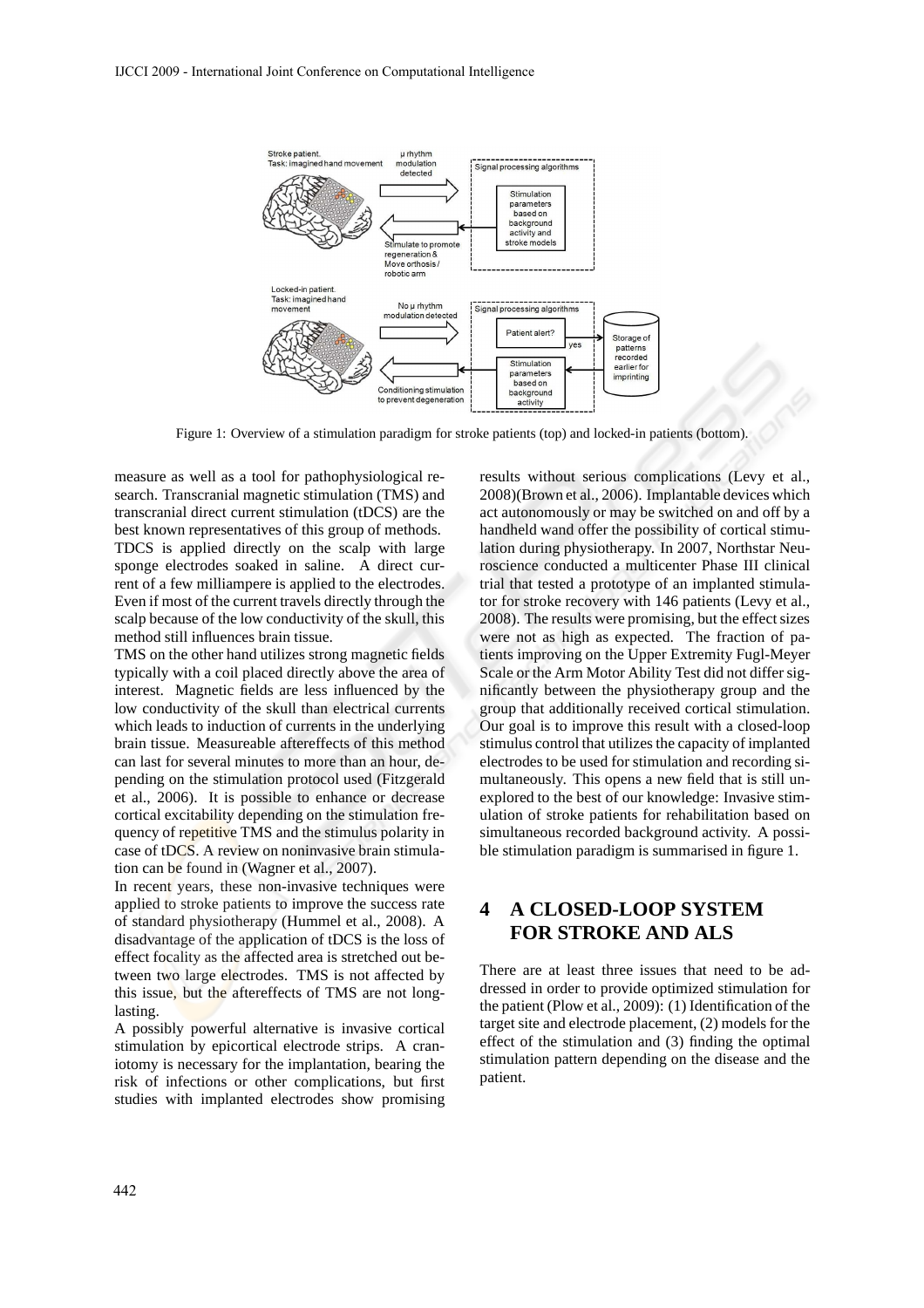#### **4.1 Electrode Placement**

The target area will be determined preoperatively by fMRI guided TMS. EMG measurements will be used to track the arm movements initiated by the patient as well as those evoked by TMS. During surgery, the neurosurgeon will perform functional mapping of the area of interest on the motor cortex to decide upon the exact electrode placement. This is an improvement to earlier studies that used only fMRI to place the electrodes (Plow et al., 2009).

### **4.2 Modeling the Current Flow**

The specific anatomy, the pathologic alterations and the influx of cortico-spinal fluid change the conductivity with respect to healthy tissue due to the creation of new shunting routes for the currents, which can distort the electric field produced by the stimulation (Wagner et al., 2006). Thus, we need to ensure that the desired brain regions are targeted by the stimulation (Plow et al., 2009). We will conduct modeling studies of the stimulation that show volume conduction effects by a finite element model (FEM). Standard models range in complexity from simple spherical head models to complex realistic head models based on MRI measurements. The different tissue classes are modeled with conductivities based on values measured during experiments. Models of the electrodes will be placed in the vicinity of the lesion to investigate the effect of stimulation on the tissue. The integration of areas affected by stroke based on MR measurements of the patients into the model will lead to further improvements of the accuracy of predictions on the current spread by volume conduction.

#### **4.3 Patient-specific Stimulation**

#### **4.3.1 ALS**

Hypotheses, why ALS patients are not able to communicate with BCIs in the completely locked-in state include: (1) difficulty in performing the task because of cognitive deficits or lack of alertness (2) inability to modulate the cortical rhythms due to degeneration or missing feedback  $(3)$  unwillingness to cooperate (Hill et al.,  $2005$ ). Especially because of  $(1)$ , we need to ensure that the ALS patients are in a suitable cognitive state.

Cognitive deficits, for example frontotemporal dementia have been reported in ALS, so we will use cognitive tests to make sure that the patient is able to understand the instructions and operate the BCI. The alertness of the patient should be as high as possible during the experiments. Late-stage ALS patients can not report on their current level of alertness and thus, the researcher has to ensure that the patient is not drowsy or sleeping during the experiment. There are some peripheral measures that can be used as an indicator for alertness, for example the heart rate. A spectral analysis of the EEG or ECoG can also be helpful, as lack of alertness can be correlated to changes in the alpha and beta frequencies (Jung et al., 1997).

We include a third option: the analysis of connectivity patterns in the ECoG during BCI experiments based on phase synchronization and causality measures. It can be assumed, that the BCI performance of patients (which can be measured by the classification error of the BCI system) is to a certain degree related to their state of alertness. As an extreme example: One can expect, that the performance of a very drowsy or even sleeping person will be found to be somewhere around chance level.

With this in mind, an alertness classification to identify the relevant cortical activity and/or spectral patterns should be possible if we link the signals recorded before each trial to the BCI performance of the trial. We will use the activity or spectral patterns associated with particularly good and bad BCI performance to assess the alertness of the patient before an experimental session takes place. This evaluation will help to decide whether an experiment should be conducted, or if additional methods should be used to stimulate the alertness of the patient.

Degeneration of nervous tissue and cortical connections in ALS may stem from two processes: On the one hand direct pathological degeneration that prevents the patients from controlled use of their muscles and on the other hand the missing feedback due to the underused muscles. Our theory here is: if the patient is not able to affect his environment, the missing feedback leads to functional deterioration. As a result, the patient is unable to reactivate these connections which has a negative effect not only on muscle control, but might also impair his ability to imagine muscle movement for a BCI based on  $\mu$  rhythm modulation (Pfurtscheller et al., 2005).

P300 BCIs and slow cortical potential BCIs rely on visual stimulus presentation and visual feedback respectively. The inability of ALS patients in CLIS to operate these types of BCI may stem from the fact that eye focussing is also affected by the disease (Birbaumer and Cohen, 2007). Thus, the visual system is not a good communication channel for ALS patients. There exist auditory P300 systems, but their efficiency for CLIS patients has not been tested yet. Our hypothesis here is, that feedback applied by cor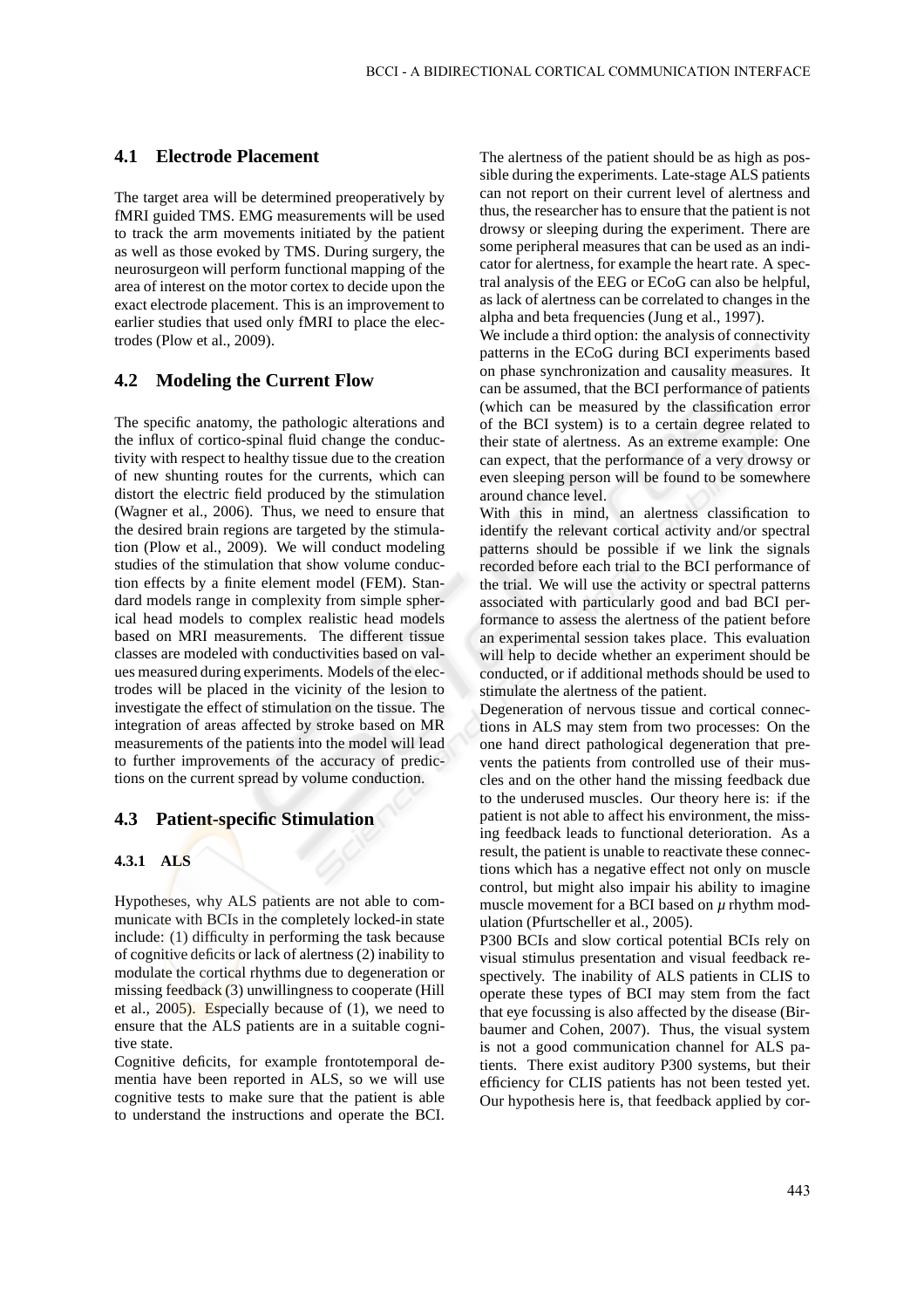tical stimulation to the patient's brain can also be used to counter the effects of neural degeneration.

Depending on the scope of control the stimulation has over the evoked activity in terms of amplitudes and duration, we may be able to imprint cortical activity that was measured in earlier sessions of the same patient. This is a potentially interesting approach for the improvement of communication with ALS patients: When they have learned to operate a BCI in the locked-in state, we will store the relevant activity patterns for later use. If the BCI performance drops during the transition from LIS to CLIS, imprinting of the patterns recorded earlier can be considered as a form of classical conditioning and may slow down the functional deterioration.

If we are not able to perform the imprinting with sufficient precision, a simpler approach also inspired by classical conditioning is still feasible. We will generate two stimulation patterns for each patient, one representing 'No', the other one 'Yes'. True and false statements can then be used in conjunction with the respective stimulation pattern to condition the patient to involuntarily modulate brain states in the absence of stimulation. This provides the patient with a binary communication device.

While the neurosurgical procedure, the presence of the grid in the skull and the electrical stimulation imposes a risk on the patient, the inability of current BCIs to establish a communication channel with CLIS patients enforces the test of alternative approaches.

#### **4.3.2 Stroke**

The experimental setup for stroke patients will include the hand orthosis used in (Buch et al., 2008) and a robotic arm to move the arm of the patient. The patient will imagine movements of the paralyzed hand that are identified by a BCI system. If a hand movement imagination is detected, the orthosis opens or closes the hand of the patient, while elbow or shoulder movement imaginations trigger movements of the robotic arm. Additionally, electrical cortical stimulation is applied to the ipsilesional cortex. We will use it to enhance cortical excitability near the lesion in the first patients to promote regeneration. As a refinement to existing stroke studies like (Levy et al., 2008), the stimulation electrodes and parameters will depend on results of functional mapping, volume conduction modeling and the measured background activity.

If most of the brain tissue associated with upper limb function is destroyed by the stroke, cortical stimulation can be used to condition unaffected ipsilesional motor cortex areas to upper limb movements. The feasibility of this was shown by (Jackson et al., 2006) with intracortical microstimulation in macaque monkeys.

#### **4.3.3 Stimulation Parameters**

Stimulation for cortical mapping or motor cortex stimulation for patients with intractable chronic pain consists of trains of short pulses, applied with frequencies around 50-100 Hz (Brown, 2001)(Franzini et al., 2003), which was found in animal studies to be a frequency range that enhances local cortical excitability (Teskey et al., 2003). Frequencies of 50 or 100 Hz were also used in the Northstar Neuroscience multicenter stroke study.

As the space of all possible stimulation patterns is very high, especially if one takes into account stimulating on multiple electrodes at the same time with a possibly free form stimulus, systematically testing all patterns on patients is out of the question. Thus, we will start with standard stimulation paradigms and record the effects of the stimulation simultaneously with the ECoG electrodes in order to analyse them and improve the stimulation in later experiments.

We use these first experiments to investigate the parameters that establish a functional relationship between the recorded data before the stimulation, the delivered stimulus and the stimulus evoked potentials. This connection between stimulation parameters and the cortical evoked potentials will then be used to construct a closed-loop system (Brugger et al., 2008). It will enable us to adapt the stimulation parameters to the ongoing activity and will allow prespecified target activities to be evoked by adaptive stimulation.

## **5 CONCLUSIONS**

We propose here an extension to classical braincomputer interfaces that enhances the afferent pathway to the patient's brain using electrical stimulation by epidural electrodes controlled by a closed-loop system for recording, feature extraction and stimulation. It is summarised in figure 1. We believe, that our sophisticated approach for the placement of the epidural electrodes, the stimulation patterns used and, in case of stroke patients, the physiotherapy will lead to therapeutic improvements for stroke patients compared to standard physiotherapy and first studies on applications of cortical stimulation for patients. Current noninvasive BCI methods were not able to establish a communication channel with CLIS patients up to this date. Because of this are ALS patients a second target group of our bidirectional cortical communication interface. They might benefit by an improved